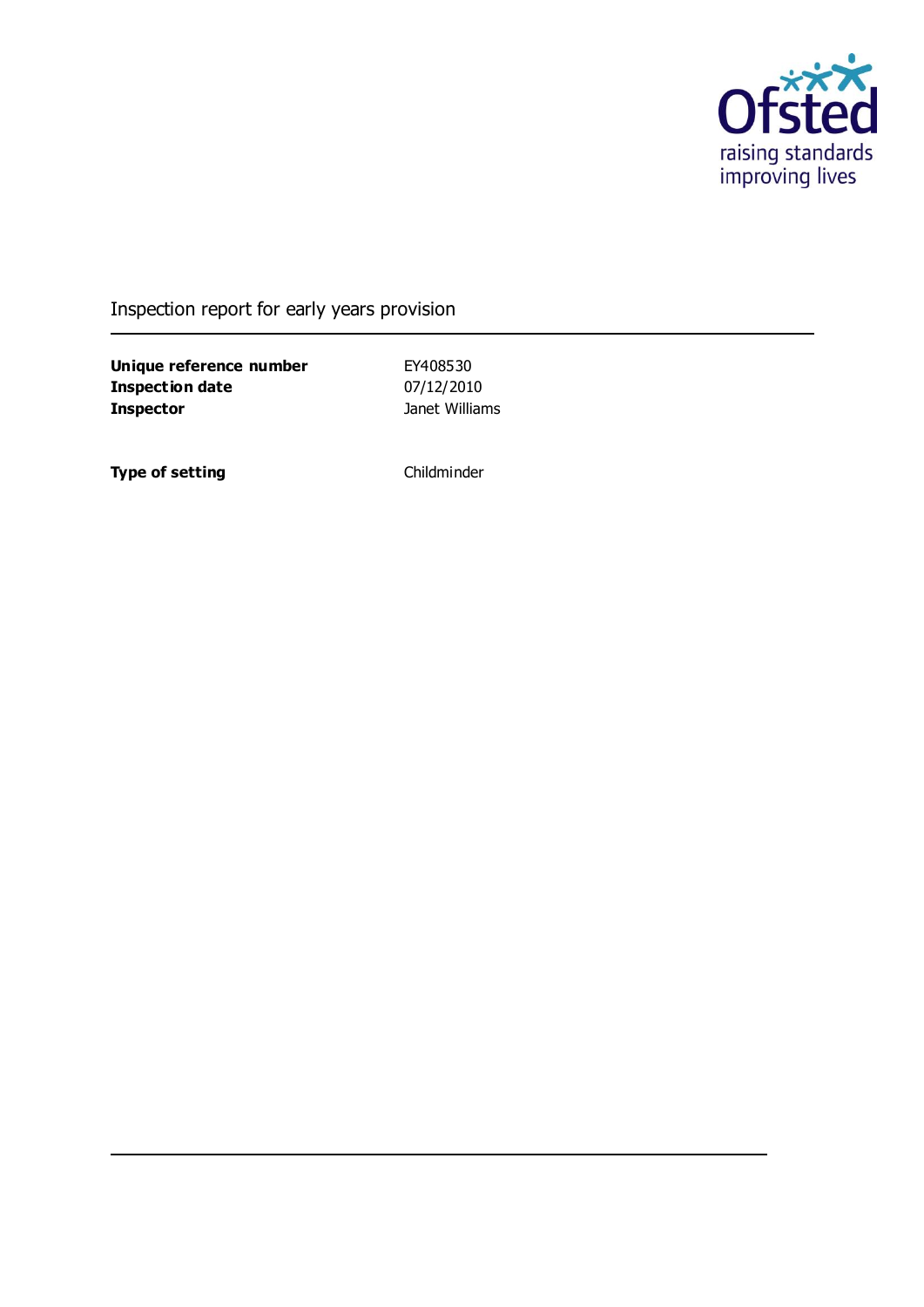The Office for Standards in Education, Children's Services and Skills (Ofsted) regulates and inspects to achieve excellence in the care of children and young people, and in education and skills for learners of all ages. It regulates and inspects childcare and children's social care, and inspects the Children and Family Court Advisory Support Service (Cafcass), schools, colleges, initial teacher training, work-based learning and skills training, adult and community learning, and education and training in prisons and other secure establishments. It assesses council children's services, and inspects services for looked after children, safeguarding and child protection.

If you would like a copy of this document in a different format, such as large print or Braille, please telephone 0300 123 1231, or email enquiries@ofsted.gov.uk.

You may copy all or parts of this document for non-commercial educational purposes, as long as you give details of the source and date of publication and do not alter the information in any way.

T: 0300 123 1231 Textphone: 0161 618 8524 E: enquiries@ofsted.gov.uk W: [www.ofsted.gov.uk](http://www.ofsted.gov.uk/)

© Crown copyright 2010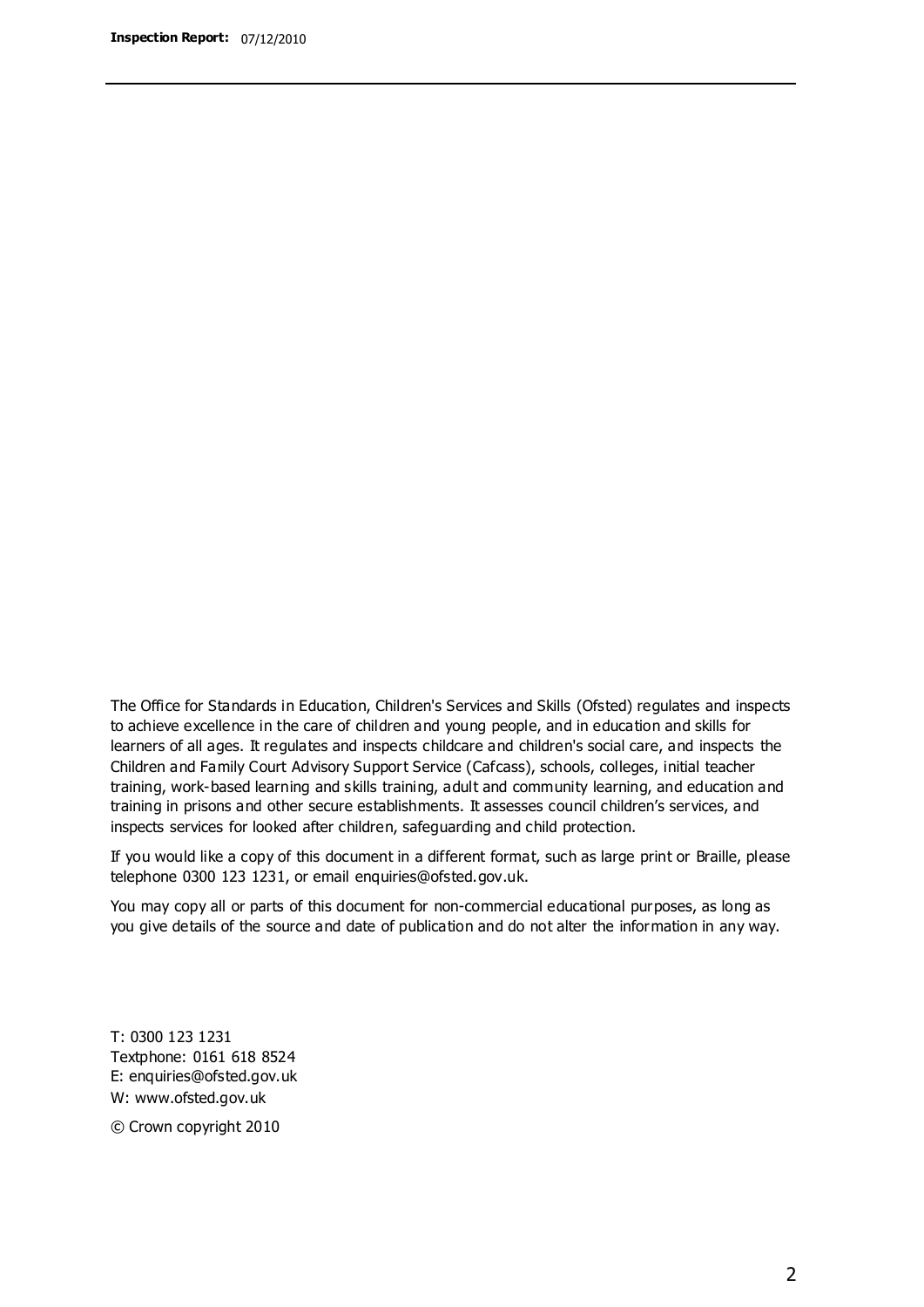### **Introduction**

This inspection was carried out by Ofsted under Sections 49 and 50 of the Childcare Act 2006 on the quality and standards of the registered early years provision. 'Early years provision' refers to provision regulated by Ofsted for children from birth to 31 August following their fifth birthday (the early years age group). The registered person must ensure that this provision complies with the statutory framework for children's learning, development and welfare, known as the *Early* Years Foundation Stage.

The provider must provide a copy of this report to all parents with children at the setting where reasonably practicable. The provider must provide a copy of the report to any other person who asks for one, but may charge a fee for this service (The Childcare (Inspection) Regulations 2008 regulations 9 and 10).

The setting also makes provision for children older than the early years age group which is registered on the voluntary and/or compulsory part(s) of the Childcare Register. This report does not include an evaluation of that provision, but a comment about compliance with the requirements of the Childcare Register is included in Annex B.

Please see our website for more information about each childcare provider. We publish inspection reports, conditions of registration and details of complaints we receive where we or the provider take action to meet the requirements of registration.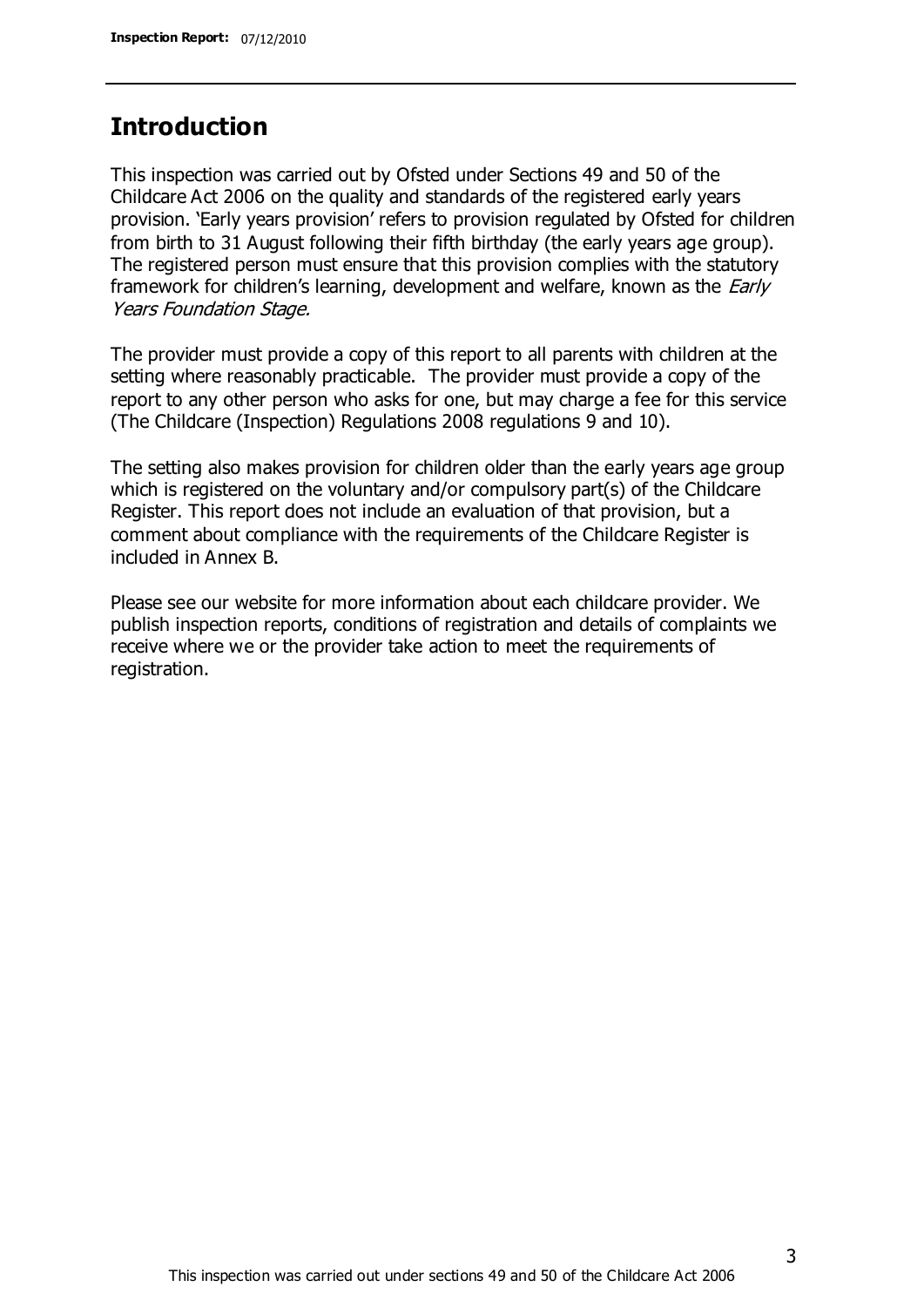## **Description of the childminding**

The childminder registered in 2010. She lives with her husband and four children in Tooting in the London Borough of Wandsworth. The living room, kitchen and hallway are the main areas of the home used for childminding.

There are local parks, playgrounds, drop in groups and library within walking distance.

The childminder works with an assistant. They are registered to care for a maximum of three children at any one time. The childminder currently has two children on roll in the early years age range. The childminder is registered on the Early Years Register and compulsory and voluntary parts of the Childcare Register.

## **The overall effectiveness of the early years provision**

Overall the quality of the provision is good.

Children are well cared for and have good opportunities to progress in their learning. Resources and play materials well organised to create a stimulating and accessible play and learning environment for children. Positive inclusive practise is promoted through the childminder working closely with parents and carers and with the local authority early years department. The childminder is aware of her strengths and areas for improvement to promote the quality of children's welfare and learning and development, demonstrating a good capacity for improvement.

## **What steps need to be taken to improve provision further?**

To further improve the early years provision the registered person should:

• further secure existing knowledge of the Early Years Foundation Stage framework in relation to children's learning.

## **The effectiveness of leadership and management of the early years provision**

Effective procedures safeguard and protect children's welfare within the childminding environment. The childminder has a good understanding of possible signs and symptoms of abuse and an understanding of issues around family protection and responsibility of care. This enables her to assess risk and protect children. Children are able to play in a safe and caring environment. The childminder carries out regular risk assessments in each room and outside to minimise hazards. All of the necessary safety precautions have been taken for the safety and well-being of children, for example, stairs are made inaccessible to the children. In addition, fire drills are recorded and practised to ensure children cane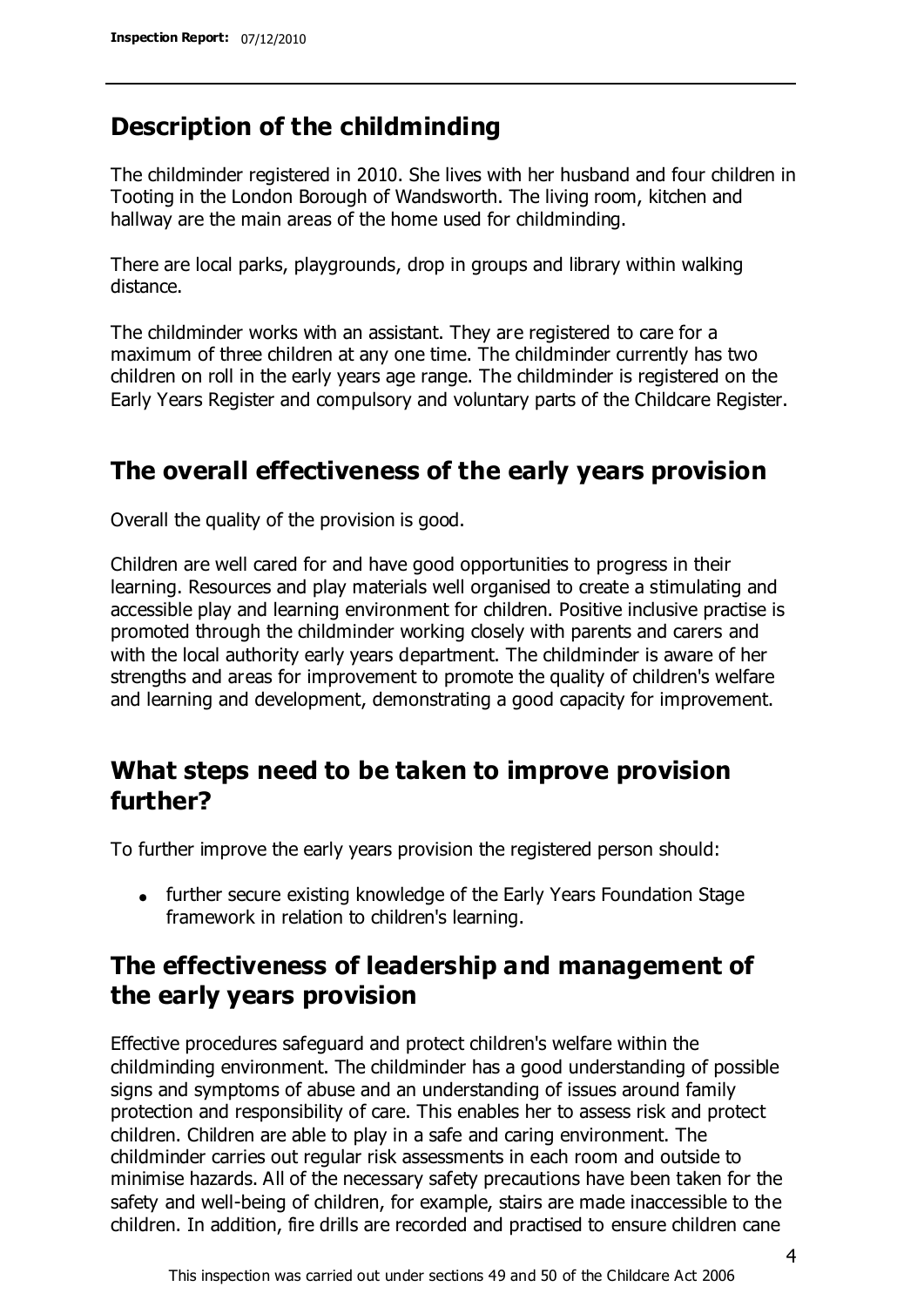be evacuated quickly in an emergency. Comprehensive policies and procedures are used effectively; reflect the quality of care and learning provided for all a children being cared for. All mandatory records are in place, confidential and well maintained. For example, children's arrival and departure times are clearly recorded, permission has been obtained for outings and emergency medical treatment and the childminder has a system in place for recording accidents and medication administered.

The childminder organises her home well to enable children to play outside, where they can regularly access fresh air and exercise to benefit their health. Resources and play materials are easily accessible, readily available for all children and suitable for children's stage of development. The childminder has a good understanding of the Early Years Foundation Stage. Good observations and assessment profiles comprehensively record children's achievements. This helps the childminder to plan for each child to ensure their learning and developmental needs are met. However, although not a requirement, the childminder is keen to further develop her skills for writing observations and assessments to help her to have a clear picture of children's planned next steps.

Good partnership with parents and carers contributes considerably to children's well-being while at the childminder. Information is regularly shared with parents and carers. Comprehensive and clear procedures are in place for keeping parents informed about the children's progress and development. The childminder completes care diaries for all children to ensure continuity of care. Children benefit from the positive partnership with others. For example, regular contact with other childminders and attending various groups within the local community. All of which contributes and supports children's welfare and learning and development.

## **The quality and standards of the early years provision and outcomes for children**

Children benefit from good support to help them feel secure and confident. Good opportunities enable children to learn to share and take turns when visiting various groups within the local community. Children's closeness to the childminder gives them a sense of belonging. Children are learning to communicate and develop good relationships through the childminder consistently talking to them, uses singular words and short sentences. The childminder talks to children about what they are doing and respond to children's interests. This enables children to develop their language skills. Children are happy in their play, well motivated, enjoy challenges and concentrate well at self-chosen activities. They select musical electronic toys and respond enthusiastically to the melody whilst dancing to the rhythm. In addition they play with a musical microphone where they pretend to sing. All in which contributes to their creative development. Daily routines include plenty of opportunities for children to benefit from playing outdoors and making good use of the local children's clubs and parks. Their time outdoors allows them to have plenty of fresh air which contributes to their healthy lifestyle. Children gain an understanding of the wider world through topic work and looking at different festivals. For example, they recently celebrated Ede, pictures and posters displayed around the home, show children's art work. Many of the resources and play materials provided reflect diversity and raise children's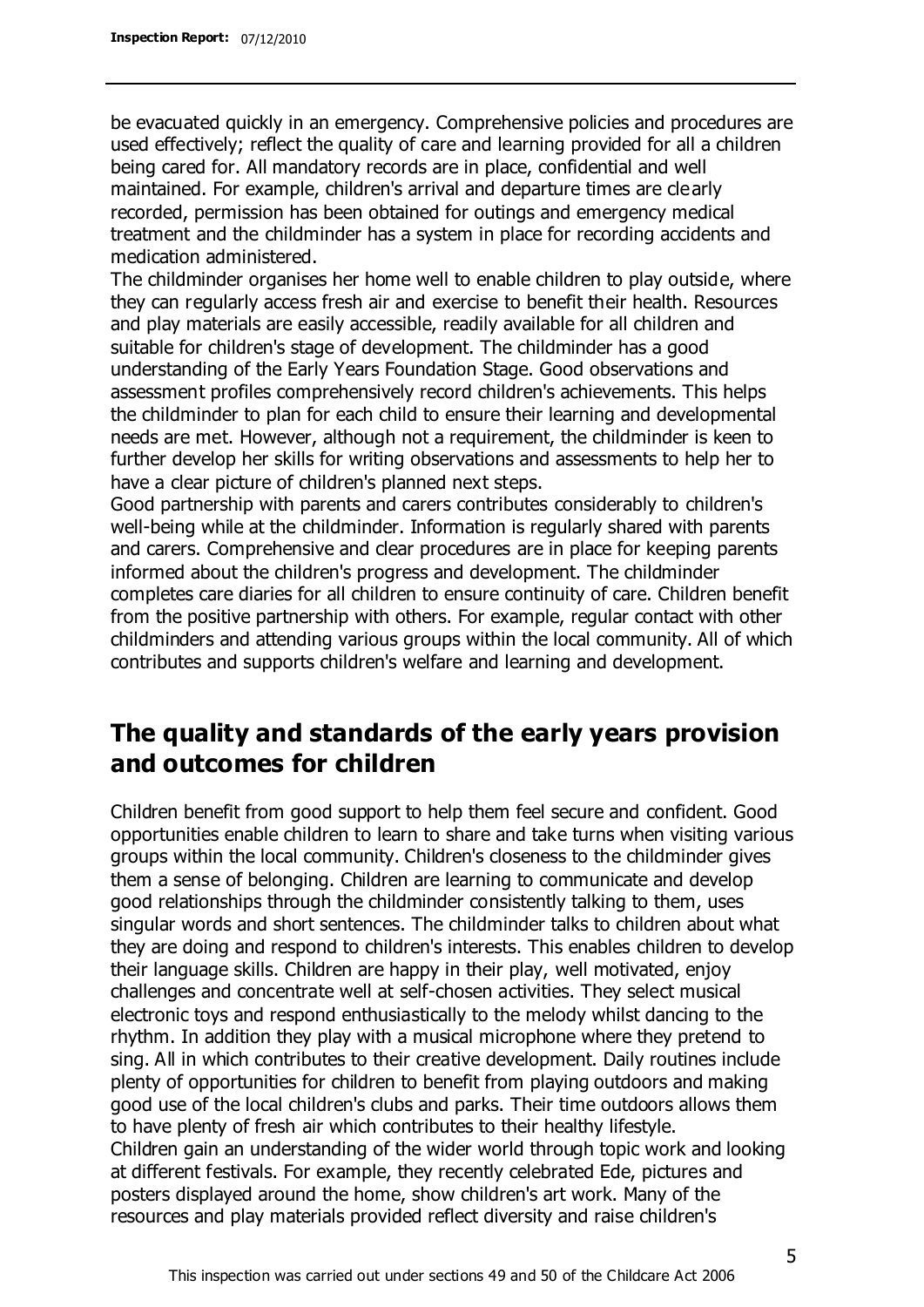knowledge and awareness regarding disability.

Children's individual dietary needs and requirement are well met. Nutritious meals and snacks help children develop healthy eating habits from a young age. Fresh drinking water is available at all times and children confidently help themselves, keeping themselves hydrated throughout the day. The environment is clean and tidy and children receive good support to develop good personal hygiene routines such as hand-washing.

Children are well cared for and have good opportunities to progress in their learning. Resources and play materials well organised to create a stimulating and accessible play and learning environment for children. Positive inclusive practice is promoted through the childminder working closely with parents and carers and with the local authority early years department. The childminder is aware of her strength and areas for improvement to promote the quality of children's welfare and learning and development and has booked onto training courses to improve her skills and knowledge.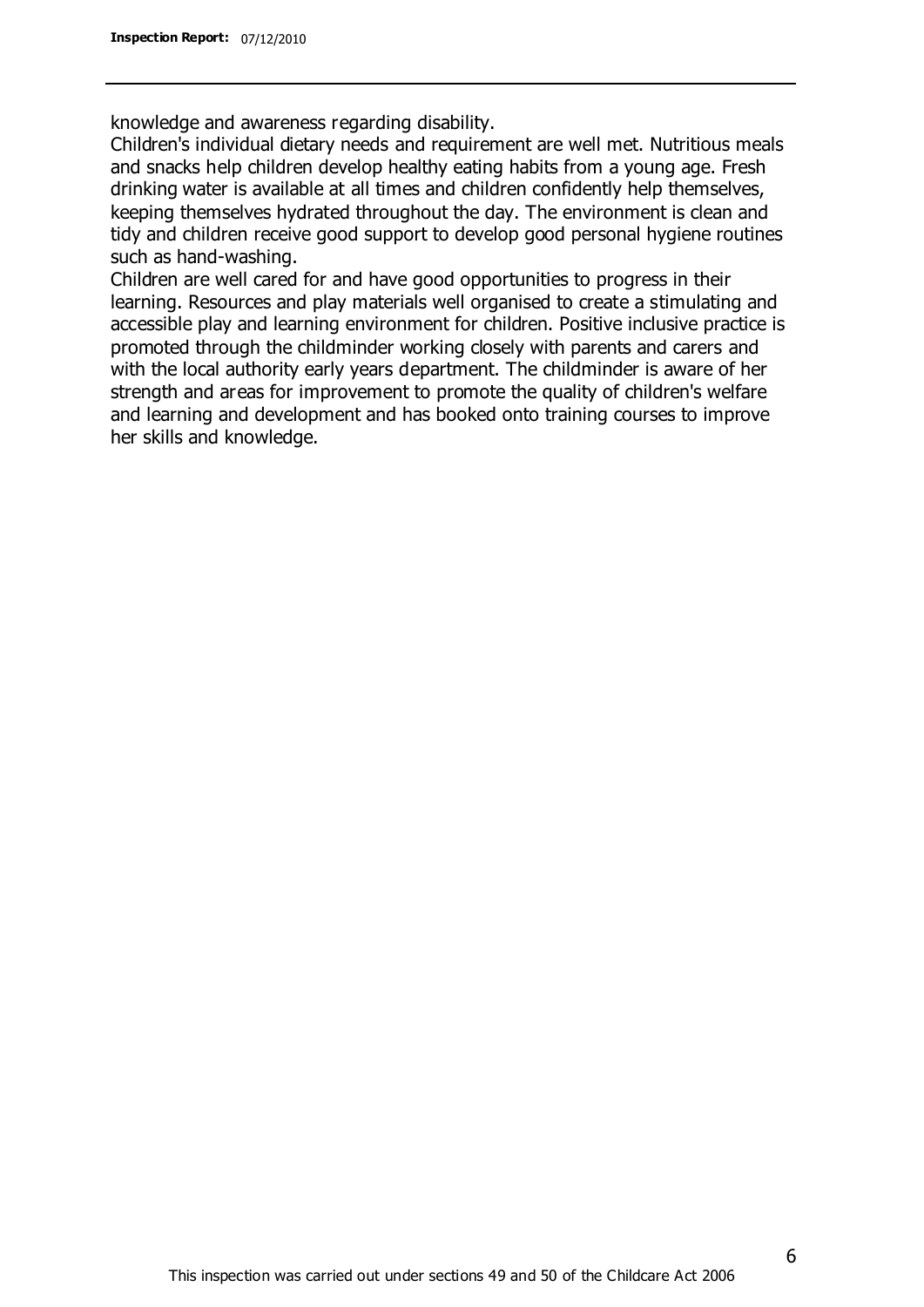## **Annex A: record of inspection judgements**

#### **The key inspection judgements and what they mean**

Grade 1 is Outstanding: this aspect of the provision is of exceptionally high quality Grade 2 is Good: this aspect of the provision is strong Grade 3 is Satisfactory: this aspect of the provision is sound Grade 4 is Inadequate: this aspect of the provision is not good enough

### **The overall effectiveness of the early years provision**

| How well does the setting meet the needs of the<br>children in the Early Years Foundation Stage? |  |
|--------------------------------------------------------------------------------------------------|--|
| The capacity of the provision to maintain continuous                                             |  |
| improvement                                                                                      |  |

### **The effectiveness of leadership and management of the early years provision**

| The effectiveness of leadership and management of the             |  |
|-------------------------------------------------------------------|--|
| <b>Early Years Foundation Stage</b>                               |  |
| The effectiveness of leadership and management in embedding       |  |
| ambition and driving improvement                                  |  |
| The effectiveness with which the setting deploys resources        |  |
| The effectiveness with which the setting promotes equality and    |  |
| diversity                                                         |  |
| The effectiveness of safeguarding                                 |  |
| The effectiveness of the setting's self-evaluation, including the |  |
| steps taken to promote improvement                                |  |
| The effectiveness of partnerships                                 |  |
| The effectiveness of the setting's engagement with parents and    |  |
| carers                                                            |  |

### **The quality of the provision in the Early Years Foundation Stage**

The quality of the provision in the Early Years Foundation Stage  $\vert$  2

### **Outcomes for children in the Early Years Foundation Stage**

| <b>Outcomes for children in the Early Years Foundation</b>    |  |
|---------------------------------------------------------------|--|
| <b>Stage</b>                                                  |  |
| The extent to which children achieve and enjoy their learning |  |
| The extent to which children feel safe                        |  |
| The extent to which children adopt healthy lifestyles         |  |
| The extent to which children make a positive contribution     |  |
| The extent to which children develop skills for the future    |  |

Any complaints about the inspection or report should be made following the procedures set out in the guidance available from Ofsted's website: www.ofsted.gov.uk